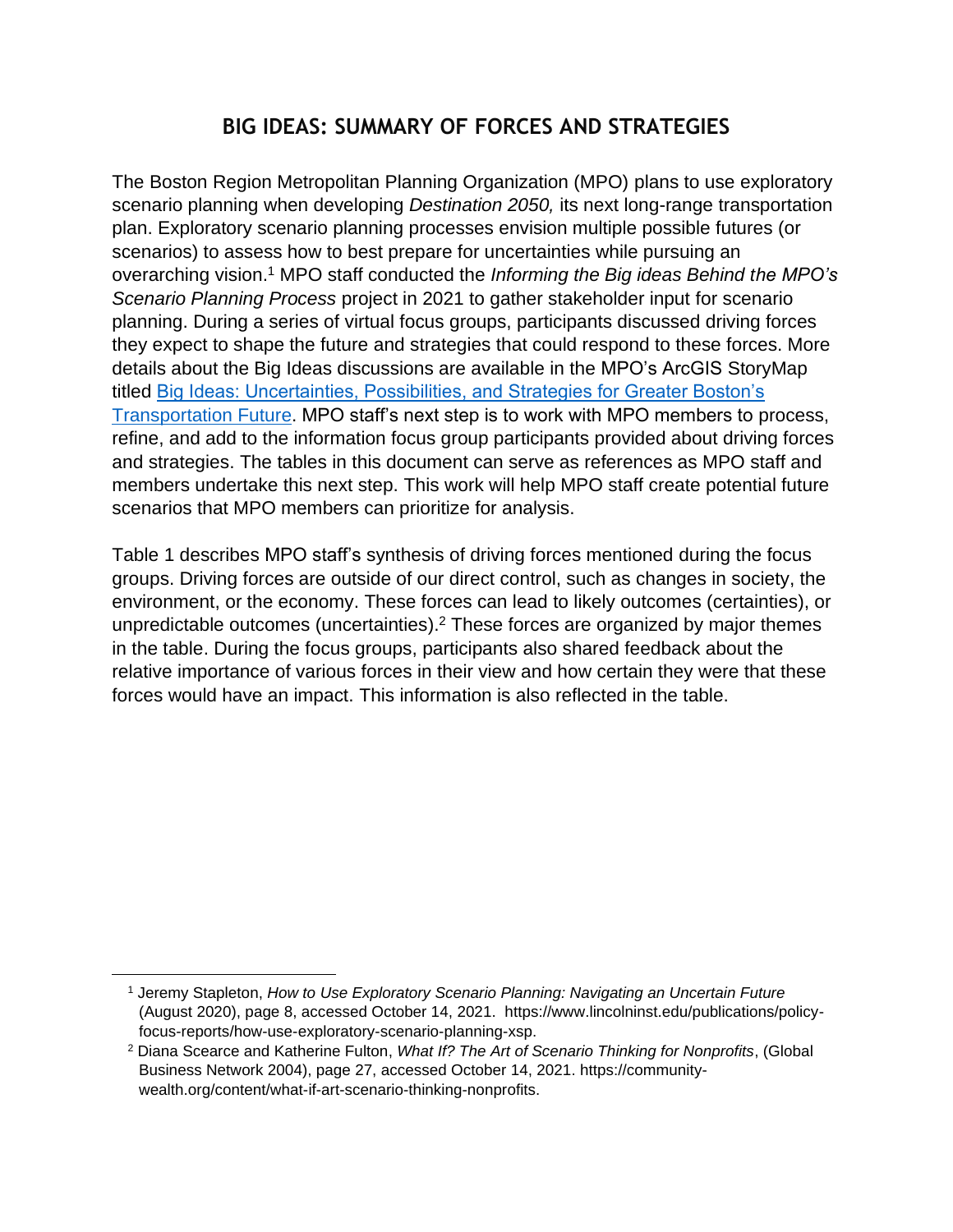**Table 1 Big Ideas Focus Group Feedback: Driving Forces**

| <b>Force</b>                                             | <b>Level of Importance and Certainty</b>                          |
|----------------------------------------------------------|-------------------------------------------------------------------|
| Environment                                              |                                                                   |
| Climate change (including sea level rise, precipitation, | Very important, very certain (expected increase                   |
| higher temperatures, and extreme weather)*               | in climate change and related effects)                            |
| Environmental policy action                              | Very important, mixed perspectives on certainty                   |
| Technology                                               |                                                                   |
| Electric vehicle use                                     | Very important, very uncertain                                    |
| Autonomous vehicle technology                            | Important, uncertain                                              |
| Autonomous vehicle use                                   | Important, very uncertain                                         |
| Autonomous vehicle policies                              | Very important, uncertain                                         |
| Smartphone use for transportation access                 | Very important, very certain (expected use to<br>continue)        |
| Internet support for remote work and services            | n/a                                                               |
| Data availability for transportation management          | Important, uncertain                                              |
| Micromobility use                                        | Certain (expected increase in use)                                |
| Transportation technology for freight delivery           | Uncertain                                                         |
| New and emerging transportation technologies             | Uncertain                                                         |
| Equitable access to technology                           | Important                                                         |
| Demographics                                             |                                                                   |
| Aging population*                                        | Very important, very certain (expected aging of<br>population)    |
| <b>Migration to Greater Boston</b>                       | Important, certain (expected increase in<br>migration)            |
| Demographic diversity                                    | Certain (expected increase in diversity)                          |
| Systemic racism                                          | Very important, certain (expected systemic<br>racism to continue) |
| Economy                                                  |                                                                   |
| Remote work activity*                                    | Important, uncertain                                              |
| E-commerce activity                                      | Important, very certain                                           |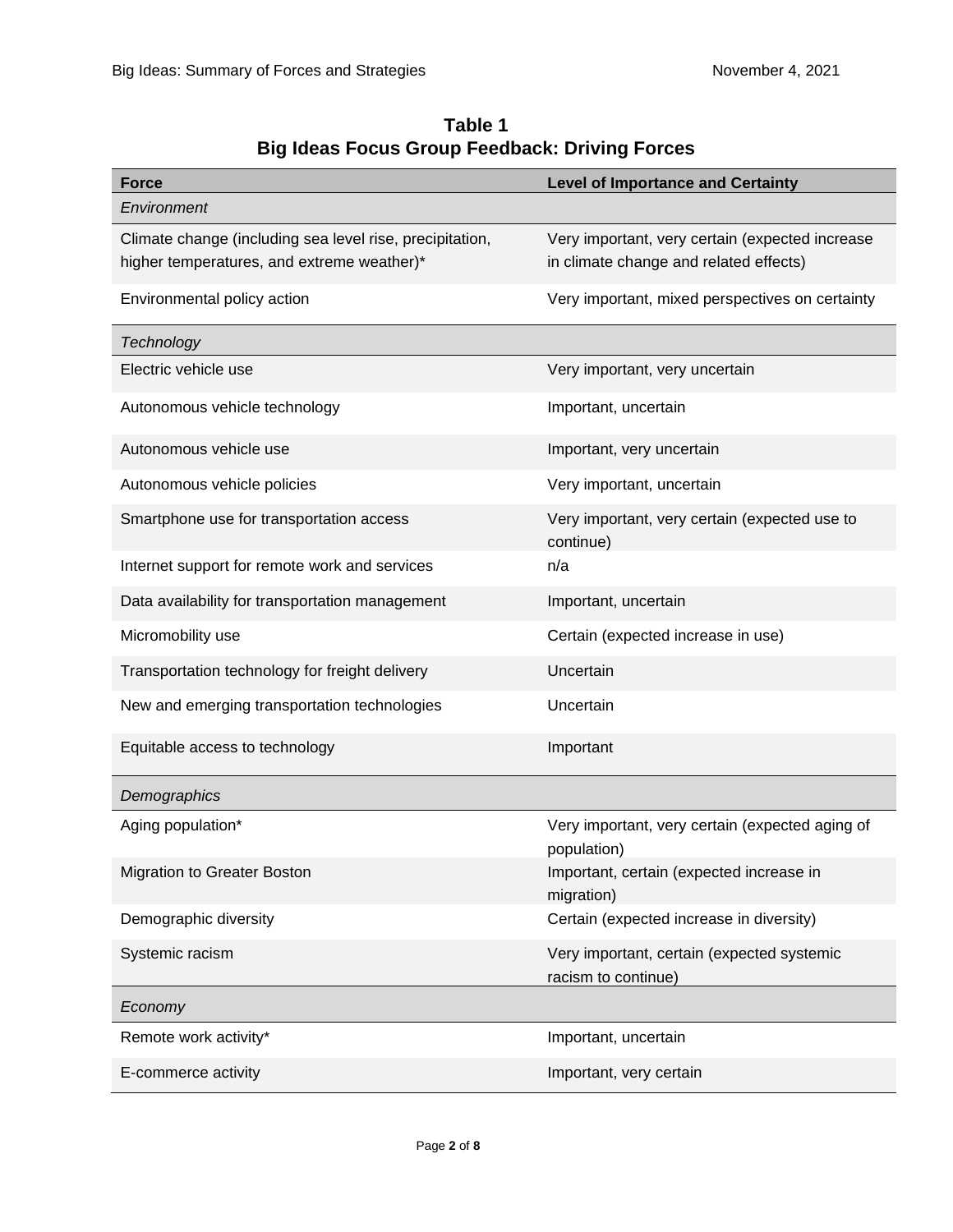| <b>Force</b>                                            | <b>Level of Importance and Certainty</b>                              |
|---------------------------------------------------------|-----------------------------------------------------------------------|
| Automation                                              | n/a                                                                   |
| Energy use by type (renewables or fossil fuels)         | Important, mixed perspectives on certainty                            |
| Energy policy                                           | Very important, certain (expected support for<br>renewable energy)    |
| Core regional economic sector activity                  | Important, uncertain                                                  |
| Income inequality*                                      | Important, certain (expected increase in income<br>inequality)        |
| <b>Consumer Preferences</b>                             |                                                                       |
| Preferences for urban or suburban living*               | Very important, uncertain                                             |
| Preference for owning personal vehicles                 | Uncertain                                                             |
| Preference for local trips                              | n/a                                                                   |
| Preference for active transportation                    | Certain (increase in preference for using active<br>transportation)   |
| Preference for using transit                            | Important, uncertain                                                  |
| Concerns about public health or exposure risk           | Very important, very uncertain                                        |
| Housing and Land Use                                    |                                                                       |
| Housing demand                                          | Uncertain                                                             |
| Housing production                                      | Very important, very uncertain                                        |
| Housing affordability*                                  | Important, certain (expected lack of affordable<br>housing)           |
| Development density                                     | Uncertain                                                             |
| Displacement                                            | Certain (expected displacement from<br>development and investment)    |
| Policymaking                                            |                                                                       |
| Political/partisan conflict                             | Uncertain                                                             |
| Bureaucratic fragmentation across government agencies   | n/a                                                                   |
| Funding for transportation infrastructure Improvements* | Very important, very uncertain                                        |
| Focus on equity in policymaking                         | Certain (expected increase in policy action to<br>address inequities) |

Thoughts related to this force were frequently mentioned across the focus groups.

 $n/a = not$  applicable.

Source: Boston Region Metropolitan Planning Organization.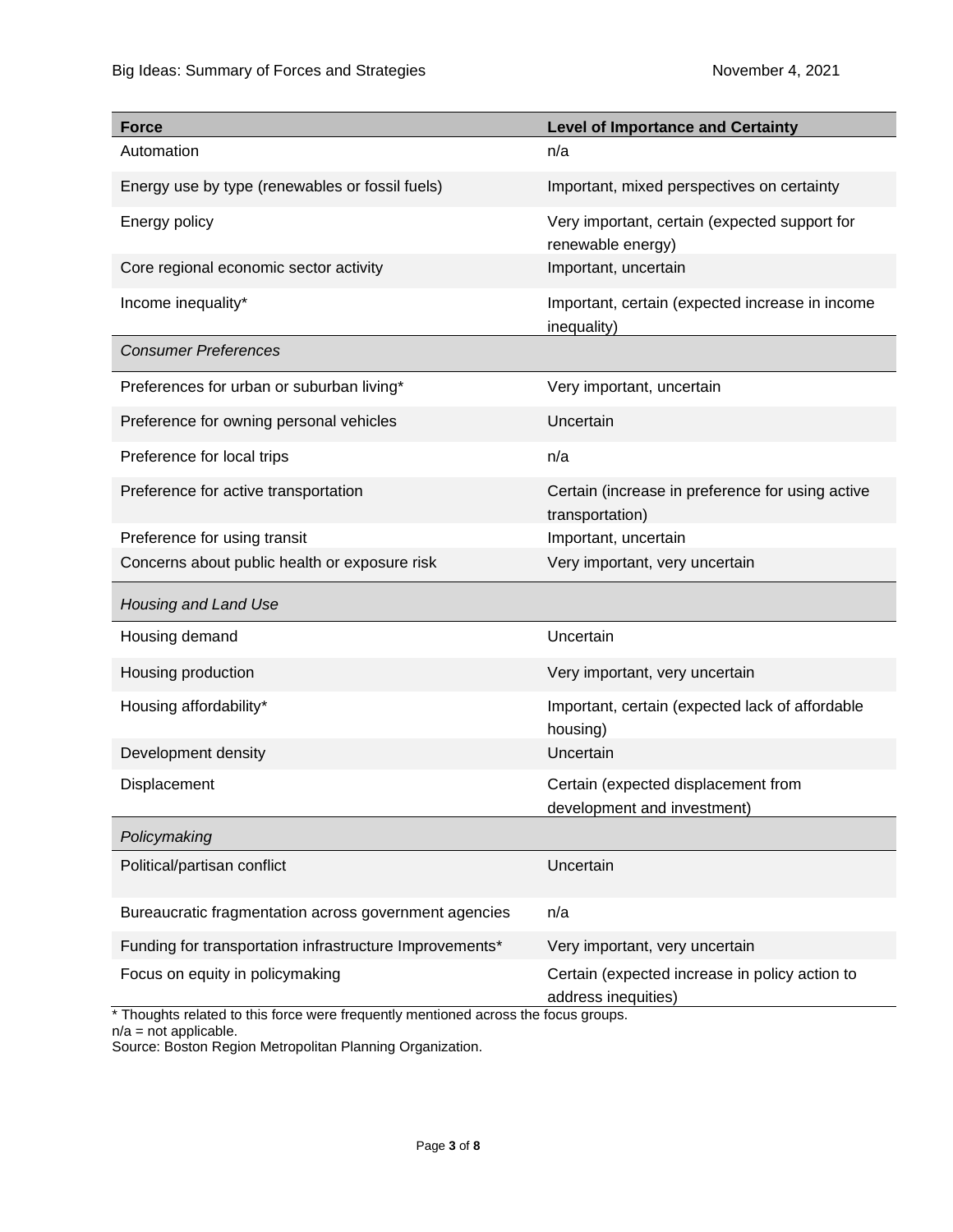Table 2 describes MPO staff's summary of the range of strategies suggested by focus group participants to address future conditions. These strategies—which include investments, policies, and planning approaches—are generally organized by theme, although for some strategies multiple themes may apply. The table provides additional details for these strategies, where applicable.

| <b>Strategy</b>                                                                          | <b>Details</b>                                                                          |
|------------------------------------------------------------------------------------------|-----------------------------------------------------------------------------------------|
| Environment                                                                              |                                                                                         |
| Manage stormwater.                                                                       | Establish blue spaces; manage storm drains<br>and sewers; and reduce urban hardscaping. |
| Reclaim green space.                                                                     | Use green space for agricultural production.                                            |
| Provide shelter from heat and weather for bicyclists,<br>pedestrians, and transit users. | n/a                                                                                     |
| Support community relocation from climate affected areas. n/a                            |                                                                                         |
| Move people using water transportation.                                                  | n/a                                                                                     |
| Promote use of hybrid and electric cars.                                                 | n/a                                                                                     |
| Electrify transit vehicles and infrastructure.                                           | n/a                                                                                     |
| Incentivize use of solar panels and renewable energy.                                    | n/a                                                                                     |
| Monitor air pollution.                                                                   | n/a                                                                                     |
| Increase transit options in communities of color.                                        | n/a                                                                                     |
| Support flexible transportation options, particularly buses.                             | Flexible options could be rerouted in<br>response to flooding or sea level rise.        |
| Develop contingency plans for extreme weather events.                                    | n/a                                                                                     |
| Technology                                                                               |                                                                                         |
| Form partnerships with tech industry to prepare for new<br>modes (for public agencies).  | n/a                                                                                     |
| Provide subsidies for advanced technologies.                                             | One example would be to subsidize e-bikes.                                              |
| Regulate or limit autonomous vehicles, particularly<br>personal autonomous vehicles.     | n/a                                                                                     |
| Support autonomous technology applications for transit.                                  | n/a                                                                                     |

**Table 2 Big Ideas Focus Group Feedback: Suggested Strategies**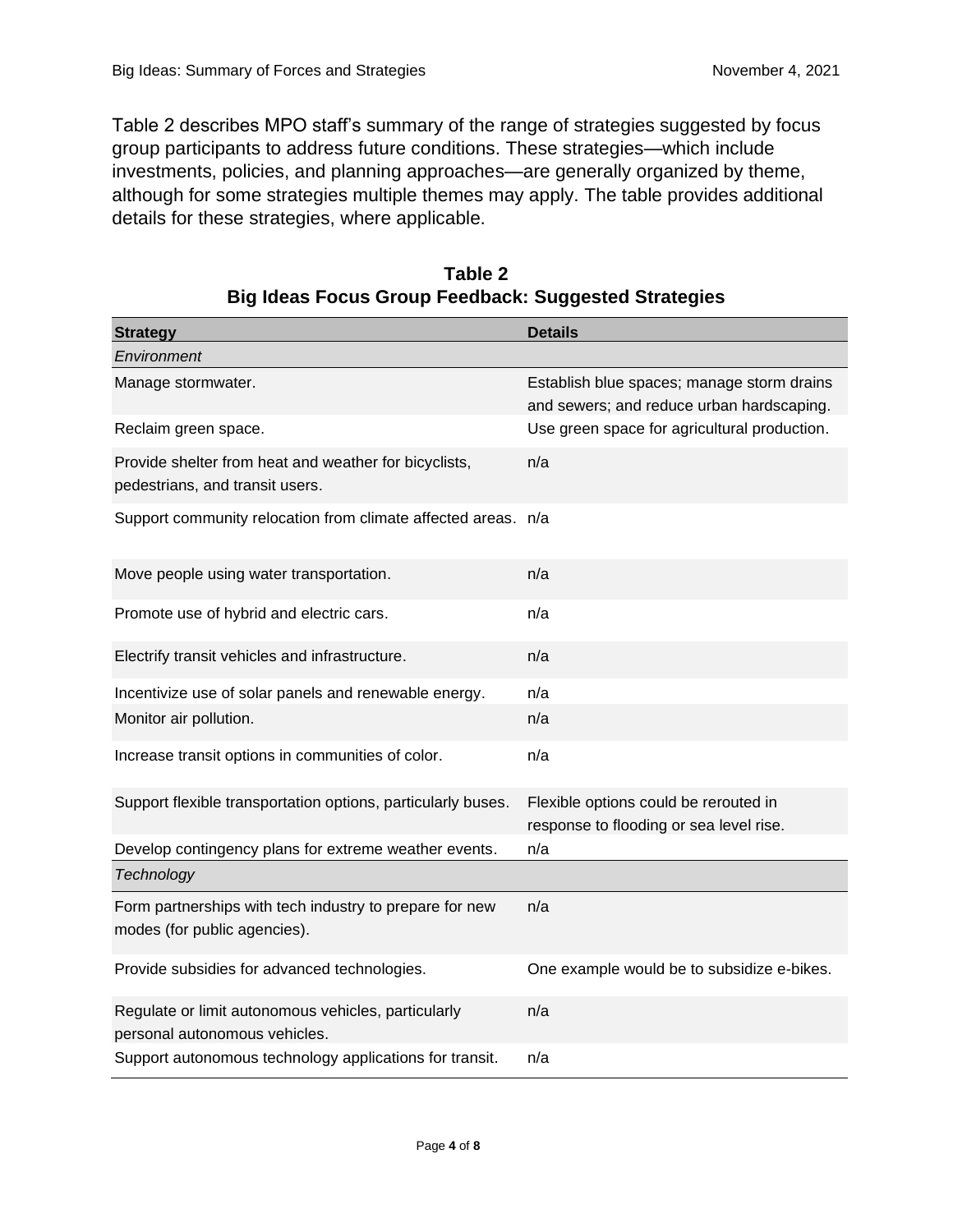| <b>Strategy</b>                                                                                                | <b>Details</b>                                                                                 |
|----------------------------------------------------------------------------------------------------------------|------------------------------------------------------------------------------------------------|
| Provide better transit to reduce the proliferation of personal n/a                                             |                                                                                                |
| electric vehicles.                                                                                             |                                                                                                |
| Use electrified micromobility to support last-mile service to n/a<br>transit.                                  |                                                                                                |
| Regulate transportation network companies (TNCs).                                                              | Examples include requiring TNCs to share<br>data or use public apps.                           |
| Create regulations to manage personal data.                                                                    | n/a                                                                                            |
| Demographics                                                                                                   |                                                                                                |
| Increase transportation options in communities (including<br>accessible options).                              | This strategy also addresses consumer<br>preference and housing and land use issues.           |
| Apply universal and human-centered design principles<br>when building infrastructure.                          | n/a                                                                                            |
| Measure efforts to support aging-in-place.                                                                     | n/a                                                                                            |
| Keep sidewalks clear in the winter for seniors<br>and people with disabilities.                                | n/a                                                                                            |
| Economy                                                                                                        |                                                                                                |
| Make transit responsive to changing remote work patterns. This may include reducing focus on commute           | trips while considering a broader array of trip<br>types.                                      |
| Involve service, gig economy, and low wage workers and<br>other forgotten workers in transportation decisions. | n/a                                                                                            |
| Increase transit service to areas that need it for economic<br>participation.                                  | n/a                                                                                            |
| Regulate truck movement in urban areas.                                                                        | Regulations should address safety concerns<br>for people who walk and bike.                    |
| Invest in areas that foster equitable growth and help<br>maintain the state's competitive edge.                | n/a                                                                                            |
| <b>Consumer Preferences</b>                                                                                    |                                                                                                |
| Close gaps in bicycle networks.                                                                                | n/a                                                                                            |
| Provide bicycle amenities, such as parking, at transit<br>stations.                                            | These amenities support people riding<br>bicycles to make last-mile connections to<br>transit. |
| Promote the value of public transit.                                                                           | Transit should be considered a public good.                                                    |
| Make transit safe, comfortable, reliable, frequent, and fast. n/a                                              |                                                                                                |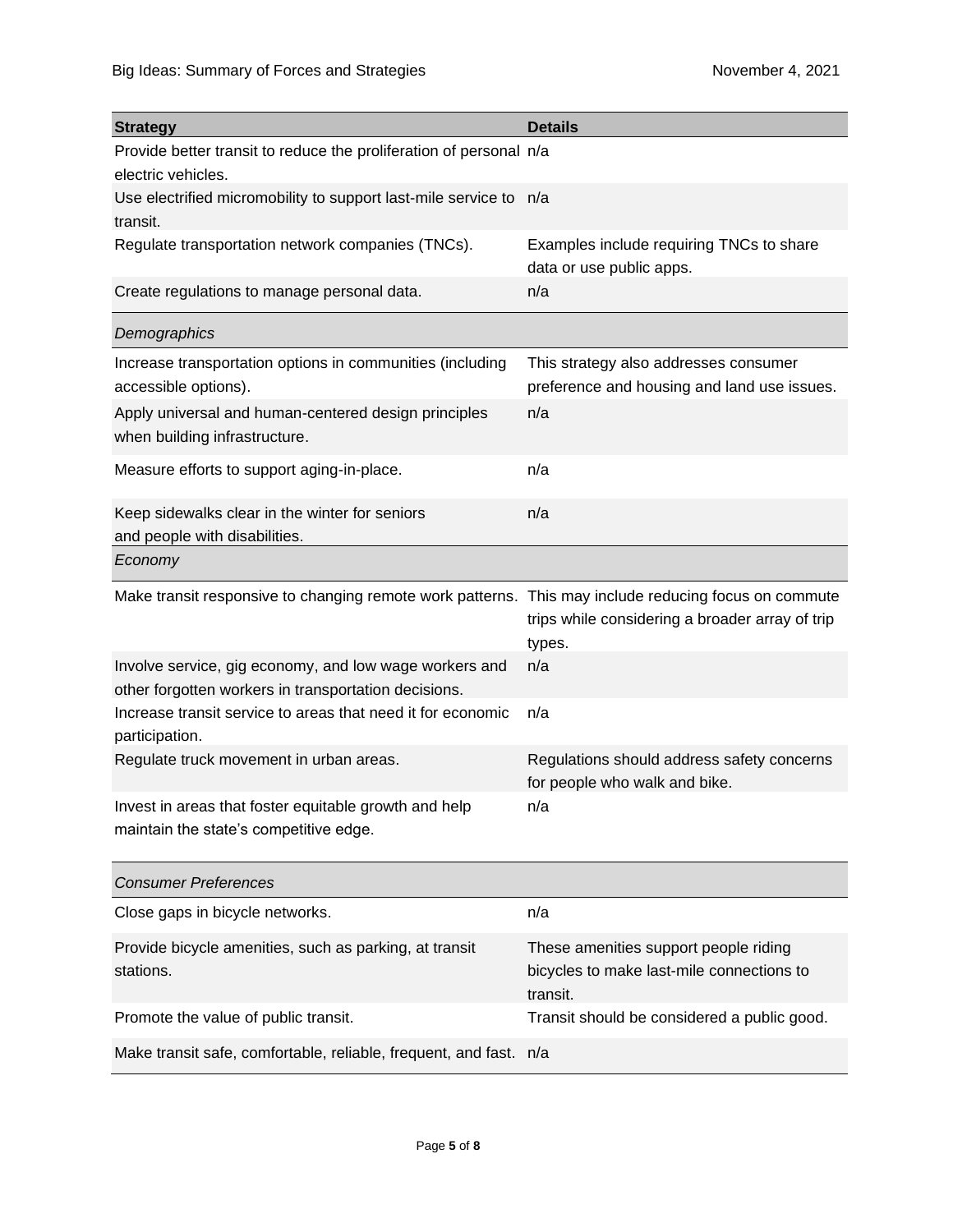| <b>Strategy</b>                                                                                                                    | <b>Details</b>                                                                                                                                                                |
|------------------------------------------------------------------------------------------------------------------------------------|-------------------------------------------------------------------------------------------------------------------------------------------------------------------------------|
| Use promotions to attract people to transit services.                                                                              | n/a                                                                                                                                                                           |
| Invest in public health measures to mitigate concerns that<br>may keep people from riding transit.                                 | n/a                                                                                                                                                                           |
| Housing and Land Use                                                                                                               |                                                                                                                                                                               |
| Provide affordable housing with accessible transit.                                                                                | n/a                                                                                                                                                                           |
| Use inclusionary zoning to create more affordable housing. n/a                                                                     |                                                                                                                                                                               |
| Implement transit-oriented development.                                                                                            | n/a                                                                                                                                                                           |
| Provide more transportation options in town centers.                                                                               | n/a                                                                                                                                                                           |
| Mitigate gentrification and displacement pressures that<br>may result from transportation-related investments.                     | n/a                                                                                                                                                                           |
| Create 15-minute communities.                                                                                                      | In 15-minute communities, residents can<br>access all their daily needs within a 15-minute<br>walk from home.                                                                 |
| Ensure neighborhood walkability for people of<br>all ages.                                                                         | n/a                                                                                                                                                                           |
| Support last-mile connections to transit stations and urban<br>centers.                                                            | Examples include municipal bus circulators<br>and bicycle infrastructure. Consider the street<br>network an extension of the transit network to<br>support these connections. |
| Policymaking                                                                                                                       |                                                                                                                                                                               |
| Consider the full life-cycle effects of transportation<br>investments.                                                             | Transportation investments can have effects<br>for decades.                                                                                                                   |
| Collaborate with other planners across sectors.                                                                                    | Examples of other sectors include housing,<br>energy, and land use.                                                                                                           |
| Rethink where transit needs and demands are.                                                                                       | n/a                                                                                                                                                                           |
| Consider how gender may affect trip making.                                                                                        | n/a                                                                                                                                                                           |
| Make decisions proactively, without expecting remote work n/a<br>or electric vehicle access to resolve transportation<br>problems. |                                                                                                                                                                               |
| Support experimentation, innovation, systematic thinking,<br>flexibility, and transparency when preparing for the future.          | n/a                                                                                                                                                                           |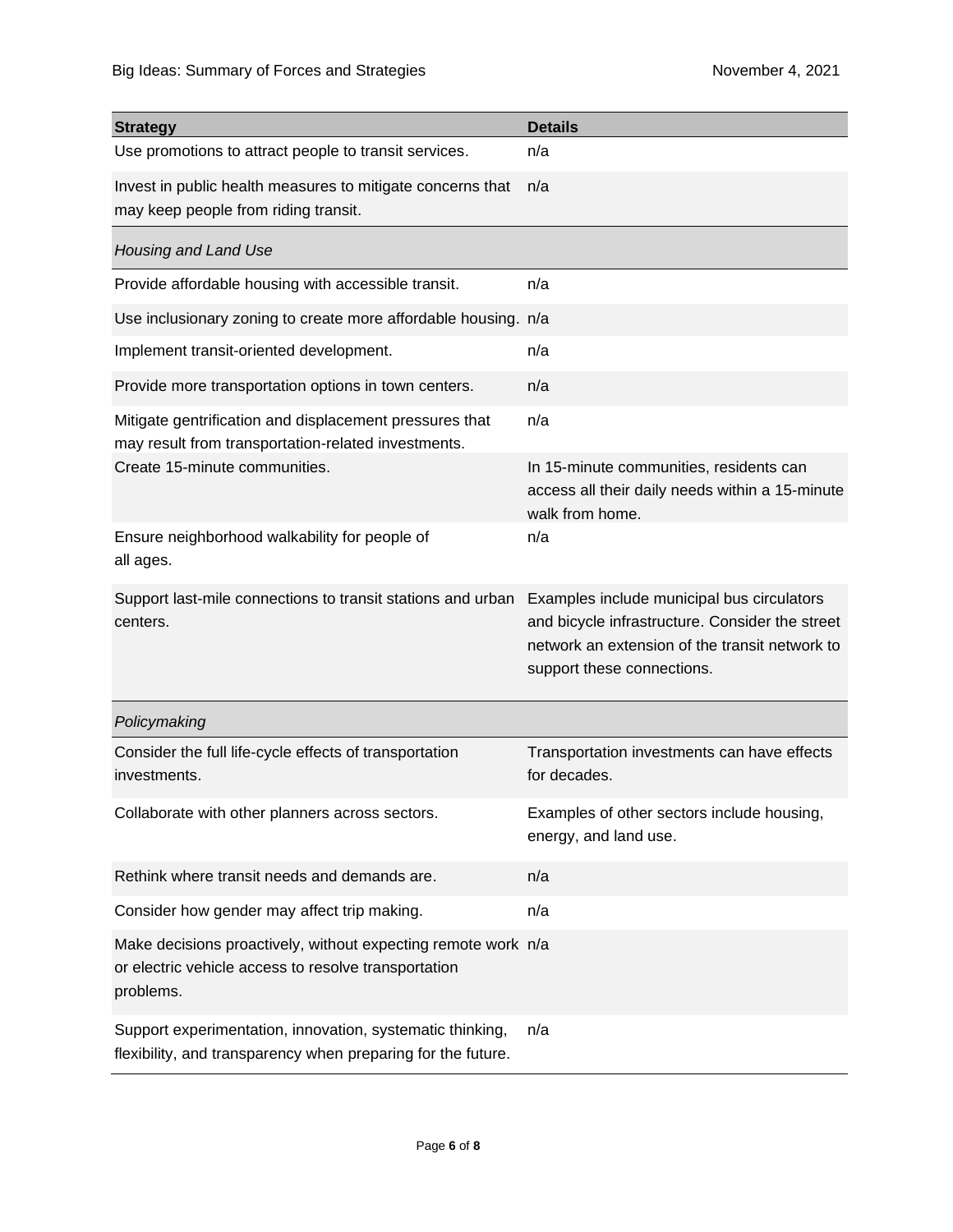| <b>Strategy</b>                                                                                                            | <b>Details</b>                                                                                                                                        |
|----------------------------------------------------------------------------------------------------------------------------|-------------------------------------------------------------------------------------------------------------------------------------------------------|
| Promote public awareness and gather support for better<br>transportation policies.                                         | n/a                                                                                                                                                   |
| Adjust transportation funding formulas to redirect funding<br>from highways to transit.                                    | n/a                                                                                                                                                   |
| Use corporate impact fees to pay for transit improvements. n/a                                                             |                                                                                                                                                       |
| Fund transit improvements using regional ballot initiatives<br>or programs like the Transportation and Climate Initiative. | n/a                                                                                                                                                   |
| Support regional governance.                                                                                               | n/a                                                                                                                                                   |
| Develop long-term funding models that promote transit<br>system sustainability.                                            | n/a                                                                                                                                                   |
| Relieve the MBTA of debt from the Big Dig (Central Artery)<br>project.                                                     | n/a                                                                                                                                                   |
| Explore public private partnerships to improve transit.                                                                    | n/a                                                                                                                                                   |
| Make transit more affordable to riders.                                                                                    | Examples include expanding low-cost pass<br>products for commuters, establishing low-<br>income fares, and exploring opportunities for<br>free fares. |
| <b>Other Transit Strategies</b>                                                                                            |                                                                                                                                                       |
| Increase funding for microtransit and bus routes.                                                                          | Some of these routes could be operated by<br>private companies.                                                                                       |
| Focus on updating existing systems or expanding transit<br>coverage rather than building new systems.                      | n/a                                                                                                                                                   |
| Use high-capacity buses to provide support safe, fast, and n/a<br>reliable service.                                        |                                                                                                                                                       |
| Continue to develop dedicated bus lanes.                                                                                   | n/a                                                                                                                                                   |
| Continue to implement transit-signal-priority infrastructure<br>in priority corridors.                                     | n/a                                                                                                                                                   |
| Establish more through-connectivity in the bus system.                                                                     | n/a                                                                                                                                                   |